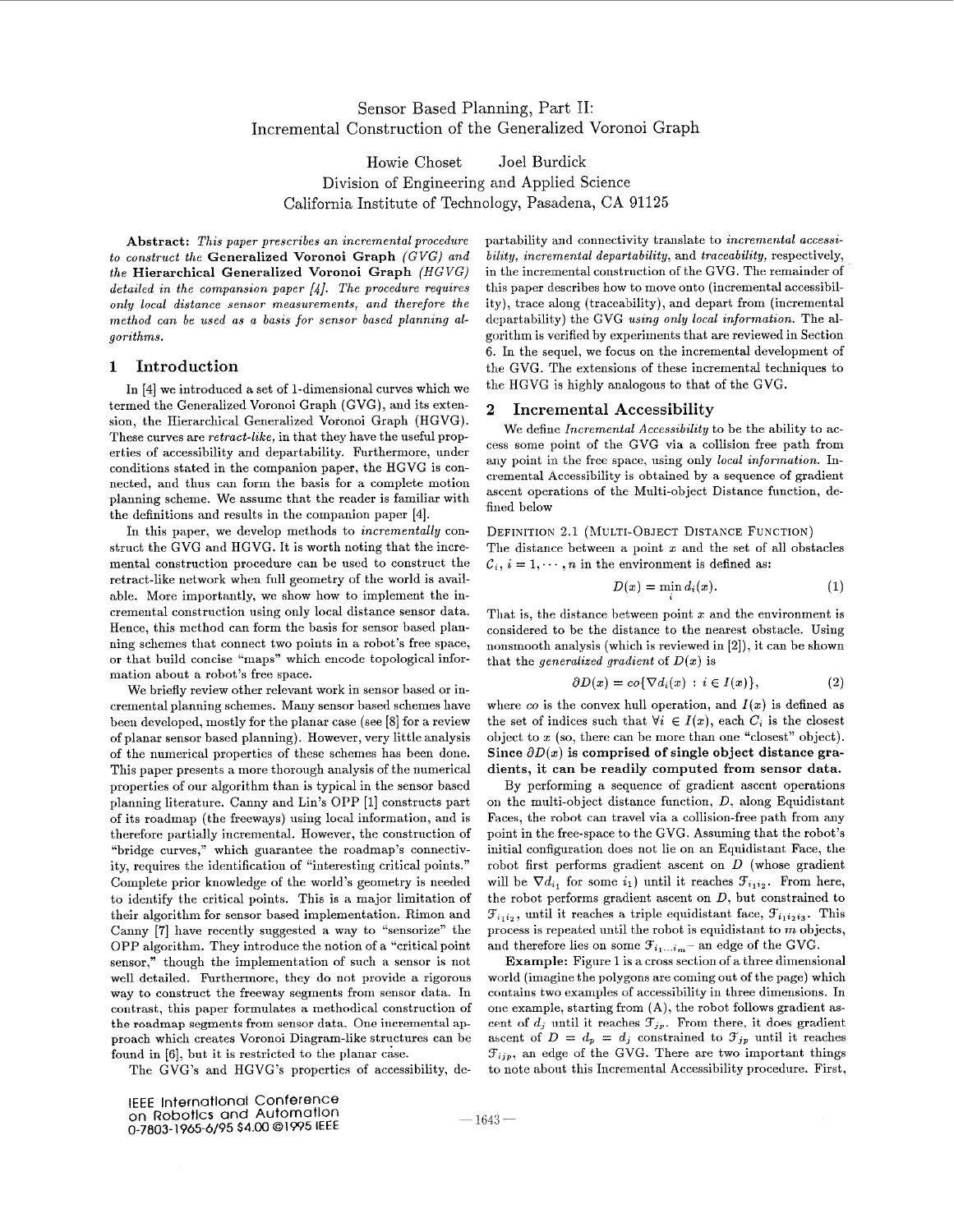<span id="page-1-0"></span>

Fig. 1. Gradient ascent accessibility in 3-D

thc procedure is based on a gradient ascent operation that is constrained to an equidistant face. The constrained gradient was analyzed in [2], where it was shown that the proper gradient can be obtained by **a** projection of the multi-object function generalized gradient (which is obtained directly from sensor data) onto the equidistant face tangent space. Second, it was shown in [2] that *D* is nonsmooth at local maxima, and so special care must be taken in terminating the gradient ascent operation. See [2] for details.

### **3 Traceability**

In an incremental context, the property of connectivity is interpreted as *traceability.* More specifically, traceability implies that using only local data, the robot can: (1) "trace" the GVG (or HGVG) edges; (2) determine all of the edges that rned at a Generalized Voronoi Vertex; *(3)* change directions at a vertex, and thereby begin tracing new edges; and (4) determine when to terminate the tracing procedure. In this section, we present and analyze a method for tracing a connected component of the GVG. For the sake of explanation, the following discussion is limited to the GVG. However, only minor modifications are required for the higher order GVG's.

Naively, one could trace an edge by repeated application of the accessibility method. That is, the robot would move a small distance along a given direction-either **a** fixed direction, or perhaps the tangent direction to the current edge. Gradient ascent would then be used to move back onto the local edge. The OPP **[l]** method and Rimon's sensor based adaptation **[7]** use this strategy and a fixed stepping direction. However, gradient ascent can be a computationally expensive procedure because of its slow convergence. Also, the constant step direction leads to undesirable roadinap artifacts *[2].* 

Our approach borrows some basic ideas and techniques from numerical continuation methods [5]. Continuation methods are used to trace the roots of the expression  $G(y, \lambda) = 0$ as the parameter  $\lambda$  is varied. The incremental construction of **a** GVG edge can be implemented as as follows.

Let z be **a** point on the GVG. Choose local coordinates at x so that the first coordinate,  $z_1$ , lies in the direction of the tangent to the graph at  $x$  (see Figure 2). At  $x$ , let the hyperplane spanned by coordinates  $z_2, \dots, z_m$  be termed the "normal slice plane." We can thus decompose the local coordinates into  $x = (y, \lambda)$ , where  $\lambda = z_1$  is termed the "sweep" coordinate and  $y = (z_2, \dots, z_m)$  are the "slice" coordinates. Now define the function  $G: \mathbb{R}^{m-1} \times \mathbb{R} \to \mathbb{R}^{m-1}$  as follows:

$$
G(y,\lambda) = \begin{bmatrix} (d_1 - d_2)(y,\lambda) \\ (d_1 - d_3)(y,\lambda) \\ \vdots \\ (d_1 - d_m)(y,\lambda) \end{bmatrix}
$$
 (3)



Fig. **2.** Continuation Method

The function  $G(y, \lambda)$  assumes a zero value only on the GVG. Hence, if  $G$  is surjective, then the implicit function theorem implies that the roots of  $G(y, \lambda)$  locally define a Generalized Voronoi Edge as  $\lambda$  is varied. By numerically tracing the roots of this function. we can locally construct an edge. While there are a number of such techniques [5], we use an adaptation of a common predictor-corrector scheme. Assume that the robot is located at **a** point z on the GVG. The robot takes a "small" step.  $\Delta\lambda$ , in the  $z_1$ -direction (i.e., the tangent to the local GVG edge). In general, this "prediction" step will take the robot off the GVG. Next, a "correction" method is used to bring the robot back onto the GVG. If  $\Delta\lambda$  is "small," then the graph will intersect a "correcting plane" (Fig. 2), which is a plane parallel to the normal slice at distance  $\Delta\lambda$ . The correction step finds the location where the GVG intersects the correcting plane. (Fig. 2)

Let  $\nabla_y G$  be the matrix formed by taking the derivative of **3** with respect to the normal slice coordinates:

$$
\nabla_y G(y,\lambda) = \begin{bmatrix}\n\nabla_y d_1(y,\lambda) - \nabla_y d_2(y,\lambda) \\
\nabla_y d_1(y,\lambda) - \nabla_y d_3(y,\lambda) \\
\vdots \\
\nabla_y d_1(y,\lambda) - \nabla_y d_m(y,\lambda)\n\end{bmatrix}
$$
(4)

where  $\nabla_y$  denotes the gradient with respect to the ycoordinates. We will show that  $\nabla_{y}G(y,\lambda)$  is full rank at  $x = (y, \lambda)$ , and so it is possible to use an iterative Newton's Method to implement the corrector step. If  $y^k$  and  $\lambda^k$  are the  $k^{th}$  estimates of y and  $\lambda$ , the  $k + 1^{st}$  iteration is defined as

$$
y^{k+1} = y^k - \left(\nabla_y G\right)^{-1} G(y^k, \lambda^k) \tag{5}
$$

where  $\nabla_y G$  is evaluated at  $(y^k, \lambda^k)$ . After taking the prediction step, the goal of the correction step is to find where the GVG locally intersects the "correcting plane." (Fig. 2)

There are several things worth noting about this method. First, to evaluate  $G(y, \lambda)$  and  $\nabla_y G(y, \lambda)$ , one only needs to know the distance and direction to the *m* objects that are closest to the robot's current location-information that is easily obtained from local distance sensor data. Second, Newton methods are quadratic in their convergence, and thus they would be substantially faster than the naive gradient ascent techniques. Third,  $\nabla_y G(y, \lambda)$  is an  $(m-1) \times (m-1)$  matrix, and is thus typically quite small in size (e.g., a scalar for 2D environments, or a  $2 \times 2$  matrix for 3D environments).

The following demonstrates this procedure is theoretically sound and can be implemented using local information.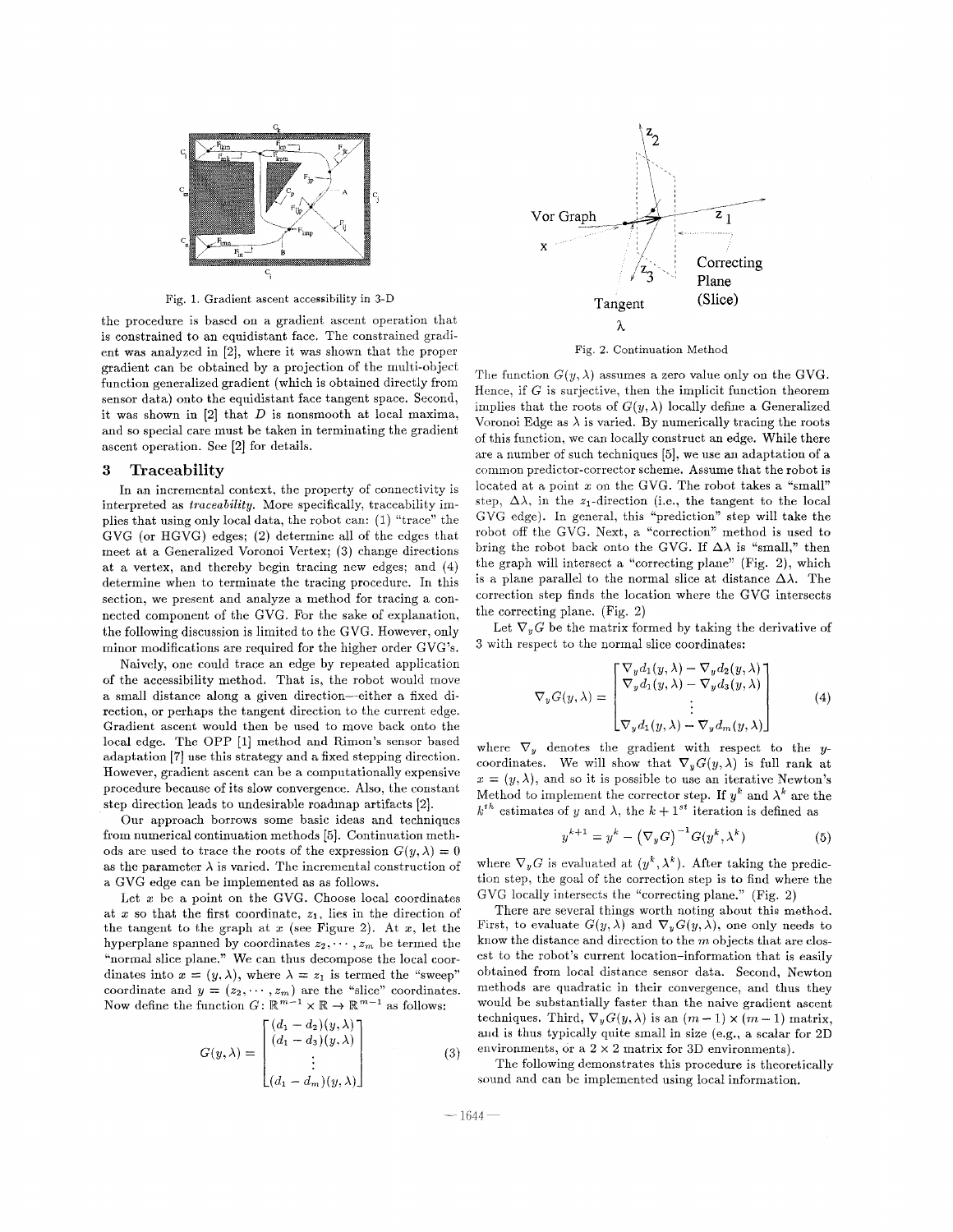#### **3.1 Properties for Tracing**

Our goal in this section is to show that Eq. *5* is well defined, and that we can always compute (using local sensor data) **a**  vector which is tangent to the GVG. The proofs of the ensuing lemmas and propositions can be found in the appendix. In proving these assertions, several new and useful properties of the Generalized Voronoi Graph are presented.

**Computing the Tangent to the Graph.** We first tackle the question of how to determine the tangent to a GVG edge from sensor data. Let the "Regular Voronoi Graph" (RVG) denote the Voronoi Graph for the case in which the obstacles are points. Let x be a point on the GVG edge, and let  ${c_i}$ denote the set of closest points of the *m* closest obstacles  $\{C_i\}$ to *2.* It should be noted that the RVG edge defined by the points  ${c_i}$  and the GVG edge coincide at x. We can compute many items of interest about the GVG by exploiting the coincidence of the RVG with the GVG at z.

PROPOSITION 3.1 The tangent to a GVG edge at  $x$  is defined by the vector orthogonal to the hyperplane which contains the *m* closest points:  $c_1, \ldots, c_m$  of the *m* closest objects,  $C_1,\ldots,C_m$ .

Proof: This proposition is a simple consequence of the following two lemmas:

LEMMA 3.2 Let  $c_1, \ldots, c_m$  be the *m* closest obstacle points to  $x \in RVG$  edge. The tangent to the RVG is orthogonal to the hyperplane containing  $c_1, \ldots, c_m$ .

LEMMA 3.3 Let  $c_1, \ldots, c_m$  be the closest points in the m nearest obstacles to  $x \in$  GVG edge. The tangent to the GVG edge at x is equal to the tangent to the RVG defined by  $c_1, \ldots, c_m$ .

Thus, by knowing the distance and direction to the *m* nearest points, the tangent to the graph is easily computed.

 $\nabla_y G$  is Invertible. We now show that the numerical procedure defined by Eq. 5 is well defined for  $\Delta\lambda$  sufficiently small.

PROPOSITION **3.4** *(Equidistant* Surface *Full Rank Property)*   $\nabla_{u}G(y,\lambda)$  has full rank (i.e., has rank  $(m-1)$ ) in a neighborhood of the GVG on the correcting plane.

Proof: This is **a** simple consequence of the following two lemmas (which are proved in the appendix):

LEMMA 3.5 On the normal slice plane,  $\nabla G(x)$  has rank  $(m-$ 1) for all  $x \in \mathcal{F}^m$ .

LEMMA 3.6  $rank(\nabla_u G) = rank(\nabla G)$  for  $x \in \mathcal{F}^m$ ,

Since  $\nabla_{\theta} G$  is an  $m-1$  by  $m-1$  matrix, by these lemmas, it must have rank  $(m-1)$  for  $x \in \mathcal{F}^m$ , and therefore be invertible at *2.* 

Since the rank operation is a continuous function,  $\nabla_y G$ must be invertible in an open neighborhood around  $x =$  $(y, \lambda) \in \mathcal{F}^m$ . This open neighborhood will intersect the correcting plane for  $\Delta\lambda$  sufficiently small, and thus  $\nabla_y G$  is invertible on the correcting plane as well.

In practice, **thc** neighborhood of invertibility is quite large with this method. Practically speaking, this result states that the numerical procedure defined by 5 will be robust for reasonable errors in robot position, sensor errors, and numerical round off.



Fig. **3.** Meet Point Detection

#### **3.2 Terminating Conditions**

So far, we have shown that the robot can access and trace a Generalized Voronoi Edge. Due to the boundedness of the robot's environment, the Generalized Voronoi Edges must terminate, as stated in the following proposition (whose proof is omitted due to space limitations).

PROPOSITION *3.7* Given the Equidistant Surface Transversality Assumption, **a** Generalized Voronoi edge must: (1) terminate at **a** Generalized Voronoi Vertex: **(2)** terminate on the boundary point of **an** Equidistant Surjective Surface (which includes the case of obstacle boundaries); or **(3)** be part of **a**  "cycle."

We may sometime call a Generalized Voronoi Vertex **a** "meet point," since edges "meet" at such a vertex.

Incremental construction of the Generalized Voronoi Graph is akin to a graph search method where the Generalized Voronoi Edges are the "edges" and the meet points and boundary points are the "nodes." Once the robot has accessed a point on thc GVG, it begins tracing an edge. If the robot encounters a meet point, it marks off the direction from where it came as explored, and then explores one of the other *m* edges that emanate from the meet point. It also marks off that direction as being explored. If the robot hits another unvisited meet point, the above procedure is recursively repeated. When the robot hits a boundary point, it simply turns around and retraces its path to some previous meet point with unexplored directions. The robot terminates exploration of the GVG fragment (i.e., there may be other disconnected GVG fragments) when there are no more unexplored directions in any meet point. If desired, graph searching techniques such as the A-star algorithm or depth first search can be used to control the tracing procedure. A later section deals with the cycle condition.

#### **3.3 Meet Point Detection**

Finding the meet points is essential to proper construction of the graph. While a meet point occurs when the robot is equidistant to  $m+1$  objects, it is unreasonable to expect that a robot can cxactly detect such points. For example, while tracing an edge, it is unlikely that the robot will pass exactly through an  $m + 1$  equidistant point. Furthermore, sensor error may make such detection difficult. However, as shown in Fig. 3, meet points can be robustly detected by watching for an abrupt change in the direction of the (negated) gradients to the *m* closest Obstacles. Such a change will occur in the vicinity of a meet point.

#### **3.4 Departing a Meet Point**

Recall that the robot is equidistant to  $m + 1$  objects at a meet point. It must he able to identify and explore the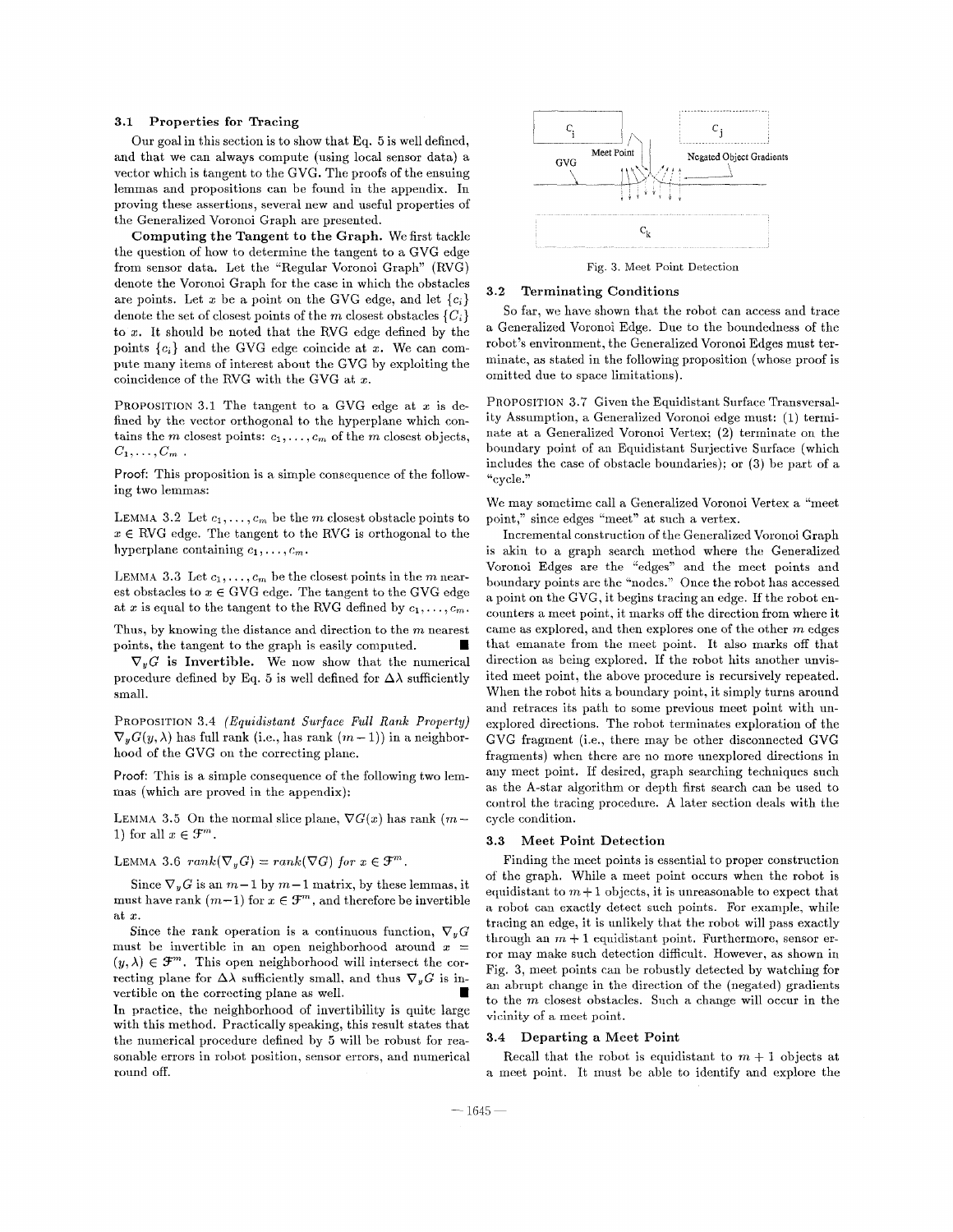

 $m + 1$  Generalized Voronoi Edges that emanate from each meet point in order to completely construct the GVG. Note that each emanating edge corresponds to an  $m$ -wise combination of the  $m+1$  closest objects. Assume that we wish to explore and trace the edge corresponding to objects  $C_1, \ldots, C_m$ . Proposition **3.1** yields the 1-dimensional tangent space to the Generalized Voronoi Edge corresponding to these *m* objects. If v is a tangent vector computed from Lemma **3.3,** the robot must determine if it should depart the meet point in the  $+v$ or *-v* direction. Let  $d_1(x) = d_2(x) = \cdots = d_m(x) = d_{m+1}(x)$ be the distances to the  $m+1$  closest objects at a meet point. If  $\langle \nabla d_{m+1}, v \rangle > \langle \nabla d_i, v \rangle$  where  $i \in \{1, \ldots, m\}$ , then the robot should move in direction  $+v$ , otherwise  $-v$ . Recall, Generalized Voronoi Edge is closer to the *m* objects, which define it, than any other object. This effects motion away from  $C_{m+1}$ .

### **4** Incremental Departability

In sensory based exploration, the robot may or may not know the goal coordinates. If the robot does not know the goal coordinates, it is assumed that the goal is defined by **a** beacon which the robot can detect once it is within line of sight of the beacon. We therefore would like to find a departing method in which the robot can access the goal in a straight line. Treating the goal as an object, create a "virtual" Generalized Voronoi Graph (Fig. **4). A** star shaped set, bounded by the virtual GVG, surrounds the goal. A straight line path between any point on the boundary of this virtual star shaped set to the goal can he drawn. Generally, the virtual GVG is connected to the GVG and thus there is a point within line of sight of the goal on the GVG. However, as we know from the companion paper, the virtual GVG may be disconnected. In this case, it is necessary to build a link to the disconnected component that surrounds the goal. The linking strategy is a special case of the strategy one would use to link GVG cycles to other Second Order GVG edges **[3].** 

### *5* Constructing the Second Order GVG

The second (and higher) order GVG can be incrementally constructed in a highly analogous fashion. The key is to define a function, G, whose roots define the Second Order GVG (the  $GVG<sup>2</sup>$ :

$$
G_2(y,\lambda) = \begin{bmatrix} (d_1 - d_2)(y,\lambda) \\ (d_3 - d_4)(y,\lambda) \\ \vdots \\ (d_3 - d_m)(y,\lambda) \end{bmatrix}
$$
 (6)

The first row of  $G_2$  enforces equidistance between the closest objects  $C_1$  and  $C_2$ . The remaining rows enforce equidistance between the second closest objects. The preceding algorithms and analysis apply equally well for the incremental construction of the Second Order Generalized Voronoi Edges via 6.

In summary, the GVG' has the same terminating conditions as the GVG: a *Second Order Meet Point, Second Order*  *Boundary Point,* and a *Second Order Cycle.* The Second Order Meet Points are detected in a fashion analogous to the first order meet points-the robot looks for **a** change in the gradients to the second nearest object, while maintaining equidistance to the two nearest objects. Again, at a boundary, the robot simply turns around and re-traces its steps to the previous Second Order Meet Point with unexplored directions.

For incremental construction of the GVG, it can be easily shown that the *m* closest objects will always be within line of sight of the robot. However, occasionally there are scenarios in which the *second* closest object may not be within line of sight of the robot, thus making incremental construction the GVG2 quite difficult. Currently, we are developing a new roadmap, termed the *Visibility Hierarchal Generalized Voronoi Graph,*  constructed solely from line of sight information. However, for now we rely on an active scanning approach when the robot loses sight of its second closest obstacles.

# 6 Experiments

To verify the incremental construction procedure, we implemented this approach in the planar case (i.e.  $m = 2$ ) on a circular mobile robot base. The mobile robot is the B12 Mobile Robot Base, produced by Real World Interface, Inc., and it is instrumented with a ring of twelve sonar sensors which provide local distance measurement information. While the sensors are quite accurate in distance measurement (on the order of 1 cm), their angular resolution is only accurate to  $22^\circ$ . In terms of our algorithm,  $d_i(x)$  can be accurately measured using this robot, but  $\nabla d_i(x)$  will be inaccurate.

The result of one experiment is shown in [Figs.](#page-4-0) [6](#page-4-0) and *7,*  though many other experiments were successfully completed. In this trial. the room was "T-shaped," with the geometry of the room and the theoretical GVG shown in [Fig.](#page-4-0) [6.](#page-4-0) In [Fig.](#page-4-0) [7](#page-4-0) is shown the experimental GVG constructed by the robot. The small squares denote the edge termination points, while the hatched squares represent meet points. For safety reasons, the robot does not trace the edge all the way to the wall's boundary. The octagon shown on the graph represents the scale size of the robot. The experimental GVG edges are jagged because the tangent is crudely approximated. This crude approximation in turn is a function of the angular inaccuracy of sonar distance sensors. However, the GVG is connected, and the edges are maximally far away from the workspace boundary. Note, the actual GVG construction is quite robust even with large errors in distance measurements. A three-dimensional simulation is underway.

# 7 Conclusion

This paper introduced an incremental procedure to construct the GVG and the HGVG. This procedure requires only local sensor distance measurement data, and is therefore practically implementable, as demonstrated by our experiments. Hence, the Generalized Voronoi Graph and Hierarchical Generalized Voronoi Graph introduced in [4] appear to be useful means for implementing sensor based motion planning algorithms. We also believe that with small modifications, some of the numerical methods introduced in this paper can also be useful for "sensorizing" other (e.g., the OPP method) robot motion planners.

#### References

[l] J.F. Canny and M.C. Lin. An Opportunistic Global Path Planner.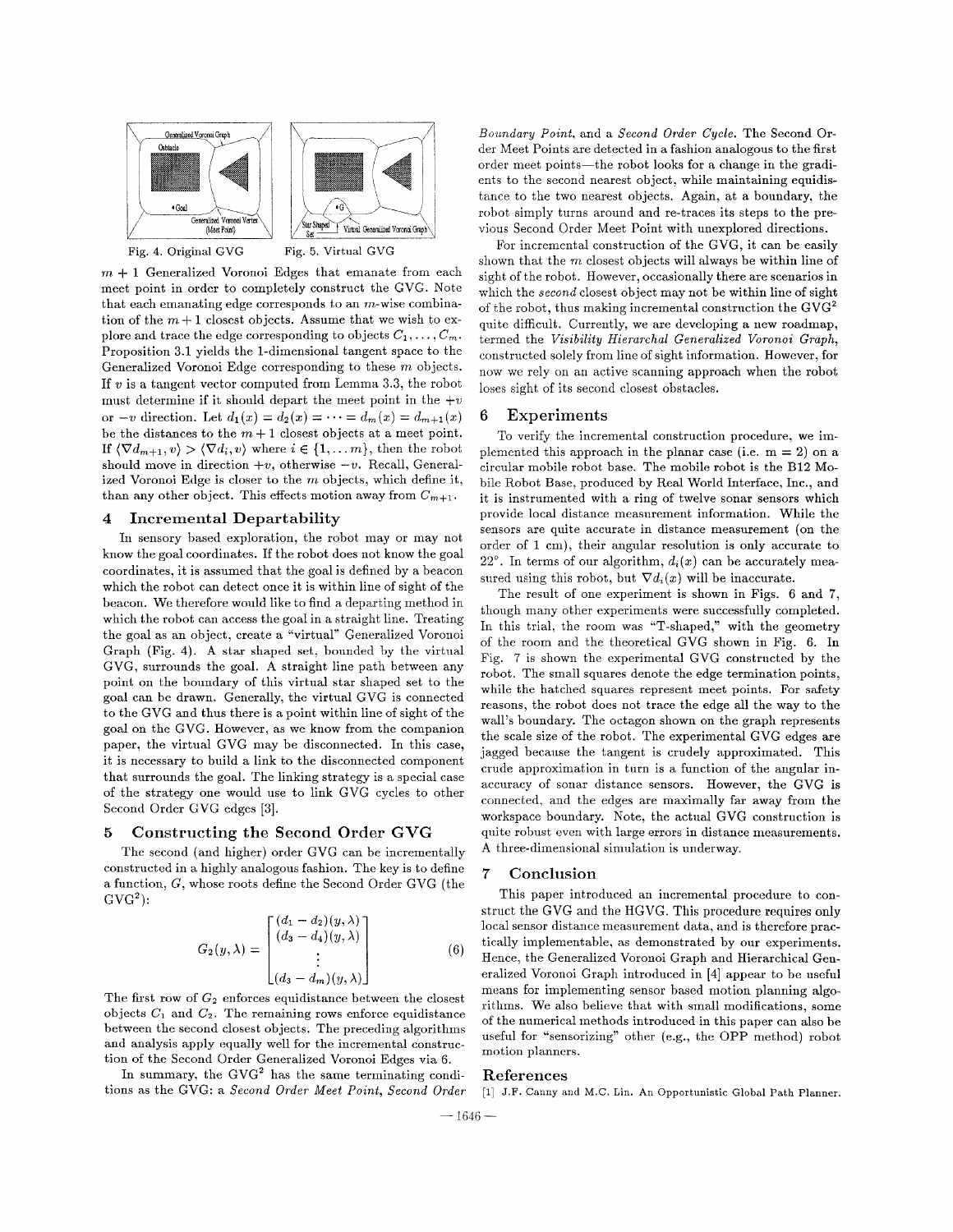<span id="page-4-0"></span>

Fig. **6.** Room with Actual GVG



Fig. **7.** Experimental GVG

 $Algorithmica, 10:102-120, 1993.$ 

- [2] H. Choset and J.W. Burdick. Sensor Based Planning and Nonsmooth Analysis. In Proc. *IEEE Int. Conf. on Robotics and Au*tomation, pages 3034-3041, San Diego, CA, 1994.
- [3] **H.** Choset and J.W. Burdick. Sensor Based Planning: Details of the Generalized Voronoi Graph. Technical report, Caltech, Pasadena, CA, February 1995. Available via email: [choset@robby.caltech.edu.](mailto:choset@robby.caltech.edu)
- [4] H. Choset and J.W. Burdick. Sensor Based Planning, Part I: The Generalized Voronoi Graph. In Submitted to Proc. IEEE Int. Conf. on Robotics and Automation, Nagoya, Japan, 1995.
- [5] H.B. Keller. Lectures on Numerical Methods in Bifurcation Problems. Tata Institute of Fundamental Research, Bombay, India, 1987.
- [6] N. Rao, N.S.V. Stolefus and S.S. Iyengar. A Retraction Method for Learned Navigation in Unknown Terrains for a Circular Robot. *IEEE Transactions on Robotics and Automation, 7:699-707, Oc*tober 1991.
- [7] E. Rimon and J.F. Canny. Construction of C-space Roadmaps Using *IEEE Int. Conf.* on Robotics and Automation, pages 117-124, San Diego, CA, 1994.
- Rao, N.S.V. Kareti, S. Shi, W. and Iyenagar, S.S. Robot Navigation in Unknown Terrains: Introductory Survey of Non-Heuristic Algorithms. Oak Ridge National Laboratory Technical Report, ORNL/TM-12410:1-58, July 1993.

### **Appendix**

### Proof of Lemma **3.2.**

Proof: Recall that the edges of the RVG are straight line segments. So, the tangent to a point  $x$  on an edge coincides with the edge. Let the hyperplane which contains  $\{c_1, \ldots, c_m\}$  be called the "base plane," and embedded in the base plane, there is an  $m-2$  dimensional sphere, S, defined by  $\{c_1,\ldots,c_m\}$ . Finally, there exists a cone whose vertex is  $x$  and whose base is  $S$  (Fig. 8). The centerline of this cone coincides with the of this cone is orthogonal to the ceuterline. Due to space limitations, the proof for this is omitted. Since, by definition the tangent to the RVG is orthogonal to the normal slice plane and the normal slice plane and base plane are parallel, the RVG edge and the tangent at  $x$  on this edge. Clearly the base tangent is orthogonal to the base plane, the plane which contains the *m* nearest points.



Fig. 8. Cone formed by points

#### **Proof of Lemma 3.3.**

Proof: A GVG edge can be defined by 
$$
G^{-1}(0)
$$
 where  

$$
G(x) = \begin{bmatrix} (d_1 - d_2)(x) \\ \vdots \\ (d_1 - d_m)(x) \end{bmatrix}.
$$

The tangent space at a point  $x \in G^{-1}(0)$  is simply the null space of  $\nabla G(x)$ . Let  $\{c_i\}$  denote the closest points to x in the *m* closest obstacles. The Regular Voronoi Graph for the set of points  ${c_i}$  is defined as:

$$
VG(x) = \begin{bmatrix} |x - c_1| - |x - c_2| \\ |x - c_1| - |x - c_3| \\ \vdots \\ |x - c_1| - |x - c_m| \end{bmatrix}
$$

Since the set of closest points,  ${c_i}$ , is the same for the GVG and RVG at x,  $G(x) = VG(x)$  at x. Furthermore,  $\nabla G(x) =$  $\nabla V G(x)$  at x, and thus they have the same null spaces. Hence, the GVG and RVG have the same tangent space. Proof of Lemma 3.5.

Proof: The respective tangent spaces of  $S_{ij}$  and  $S_{ik}$  are:

$$
T_x S_{ij} = \{v \in T_x \mathbb{R}^m : \nabla (d_i - d_j)(v) = 0\}
$$
  

$$
T_x S_{ik} = \{v \in T_x \mathbb{R}^m : \nabla (d_i - d_k)(v) = 0\}
$$

 $\nabla(d_i - d_k)$  should be interpreted a co-vector. Thus, the dot product of  $\nabla (d_i - d_k)$  and *v* is written as  $\nabla (d_i - d_k)(v)$ .

Local Sensory Data -- What Should the Sensors Look For? In Proc. [4] we know that  $S_{ij} \uparrow \hbar S_{ik}$ . Assume at some point  $x, \nabla (d_i - d_i)$ <br>LEEE Int. Conf. on Robotics and Automation, pages 117-124, San  $d_j$  =  $\kappa \nabla (d_i - d_k$ By the Equidistant Surface Transversality Assumption in [4] we know that  $S_{ij}$   $\vec{\theta}$   $S_{ik}$ . Assume at some point *x*,  $\nabla (d_i$  $d_j(v) = 0$ . Since  $\nabla (d_i - d_j) = \kappa \nabla (d_i - d_k)$ , for  $w \in T_x \mathcal{S}_{ij}$ ,  $\nabla (d_i - d_k)(w) = 0$ . This implies that  $T_x \mathcal{S}_{ij} = T_x \mathcal{S}_{ik}$  which violates the Equidistant Surface Transversality Assumption [4]. Therefore,  $\nabla (d_i - d_j)(w) \neq \kappa \nabla (d_i - d_k)(w)$ , that is they are linearly independent.

So for three objects:  $\nabla d_i$ ,  $\nabla d_j$ , and  $\nabla d_k$ 

$$
rank \begin{bmatrix} \nabla d_i - \nabla d_j \\ \nabla d_i - \nabla d_k \end{bmatrix} = 2
$$

For the case of 4 nearest objects

$$
\nabla G = \begin{bmatrix} \nabla d_i - \nabla d_j \\ \nabla d_i - \nabla d_k \\ \nabla d_i - \nabla d_l \end{bmatrix}
$$

The Equidistant Surface Transversality Assumption [4] guarantees each row is pairwise linearly independent.

$$
\nabla d_i - \nabla d_j \neq \kappa_{jk} (\nabla d_i - \nabla d_k)
$$
\n
$$
\nabla d_i - \nabla d_k \neq \kappa_{kl} (\nabla d_i - \nabla d_l)
$$
\n
$$
\nabla d_i - \nabla d_l \neq \kappa_{jl} (\nabla d_i - \nabla d_j)
$$
\n(7)

16 47